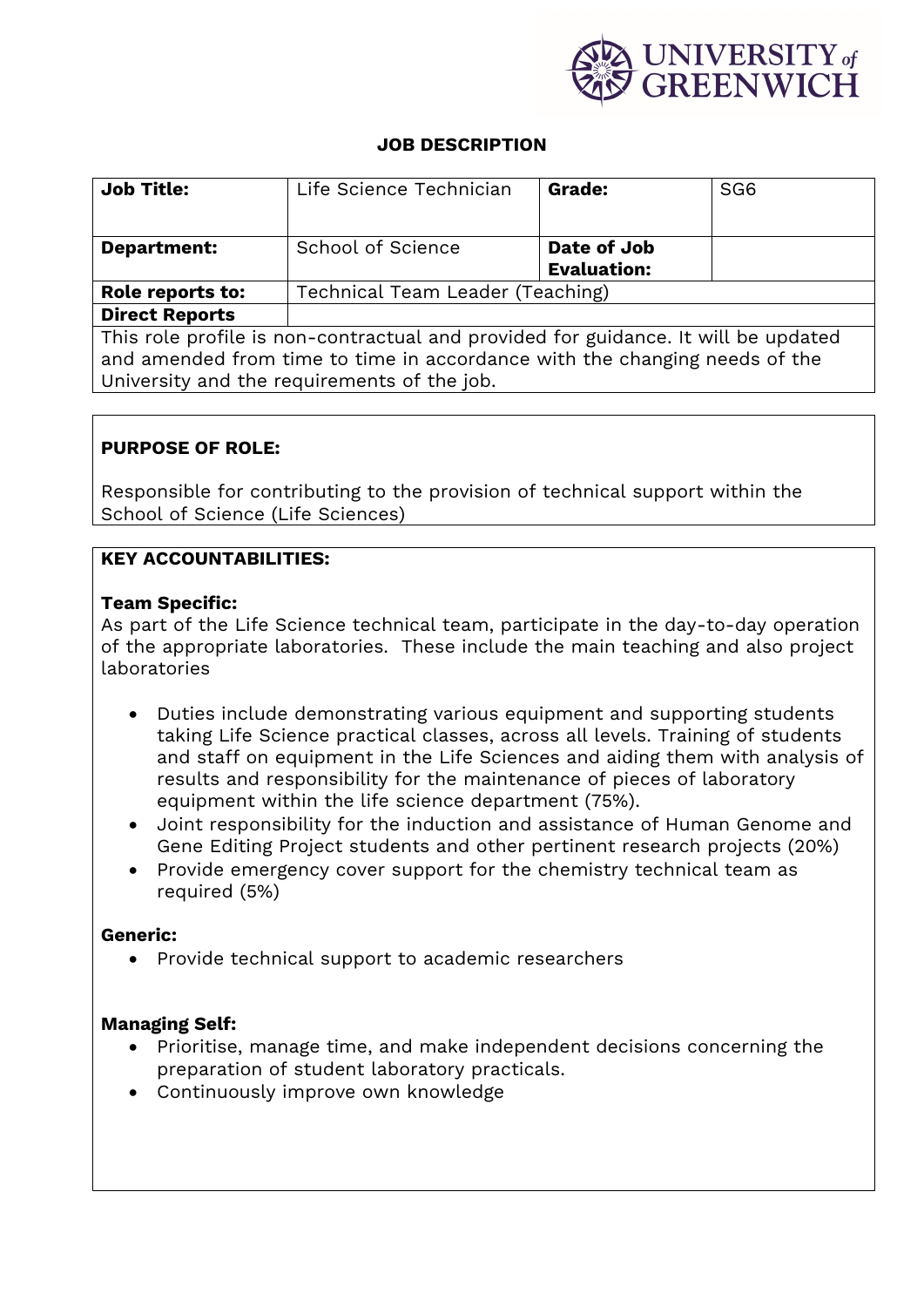

### **Core Requirements:**

- Adhere to and promote the University's policies on Equality, Diversity and Inclusion and Information Security;
- Ensure compliance with Health & Safety and Data Protection Legislation;
- Support and promote the university's Sustainability policies, including the Carbon Management Plan, and carry out duties in a resource efficient way, recognising the shared responsibility of minimising the university's negative environmental impacts wherever possible
- Follow Health and Safety guidelines as directed by the Technical Teaching Supervisor

## **Additional Requirements:**

• Maintain stock levels of consumables

## **KEY PERFORMANCE INDICATORS:**

- Practicals are set up in a timely and accurate way.
- Students and staff are trained on equipment and instruments in both laboratories and are able to use and analyse their results. The role holder will still be available to help with any problems and queries.
- Equipment and instruments are maintained and working correctly

# **KEY RELATIONSHIPS (Internal & External):**

• Life Science Technical Team

| <b>PERSON SPECIFICATION</b>                                                                                                                                                                                                                                                  |                                                                                        |  |  |
|------------------------------------------------------------------------------------------------------------------------------------------------------------------------------------------------------------------------------------------------------------------------------|----------------------------------------------------------------------------------------|--|--|
| <b>Essential</b>                                                                                                                                                                                                                                                             | <b>Desirable</b>                                                                       |  |  |
| <b>Experience</b><br>Experience of life science<br>laboratory work preferably in a<br>microbiological or biomedical field<br>Experience of giving<br>demonstrations and training on<br>equipment and instruments<br>In-depth knowledge of<br>appropriate technical equipment | <b>Experience</b><br>• A sound knowledge of practical<br>sessions delivered to Yr0-Yr5 |  |  |
| <b>Skills</b><br>IT literate<br>Good problem-solving skills and<br>attention to detail                                                                                                                                                                                       | <b>Skills</b><br>• A good understanding of analytical<br>techniques                    |  |  |